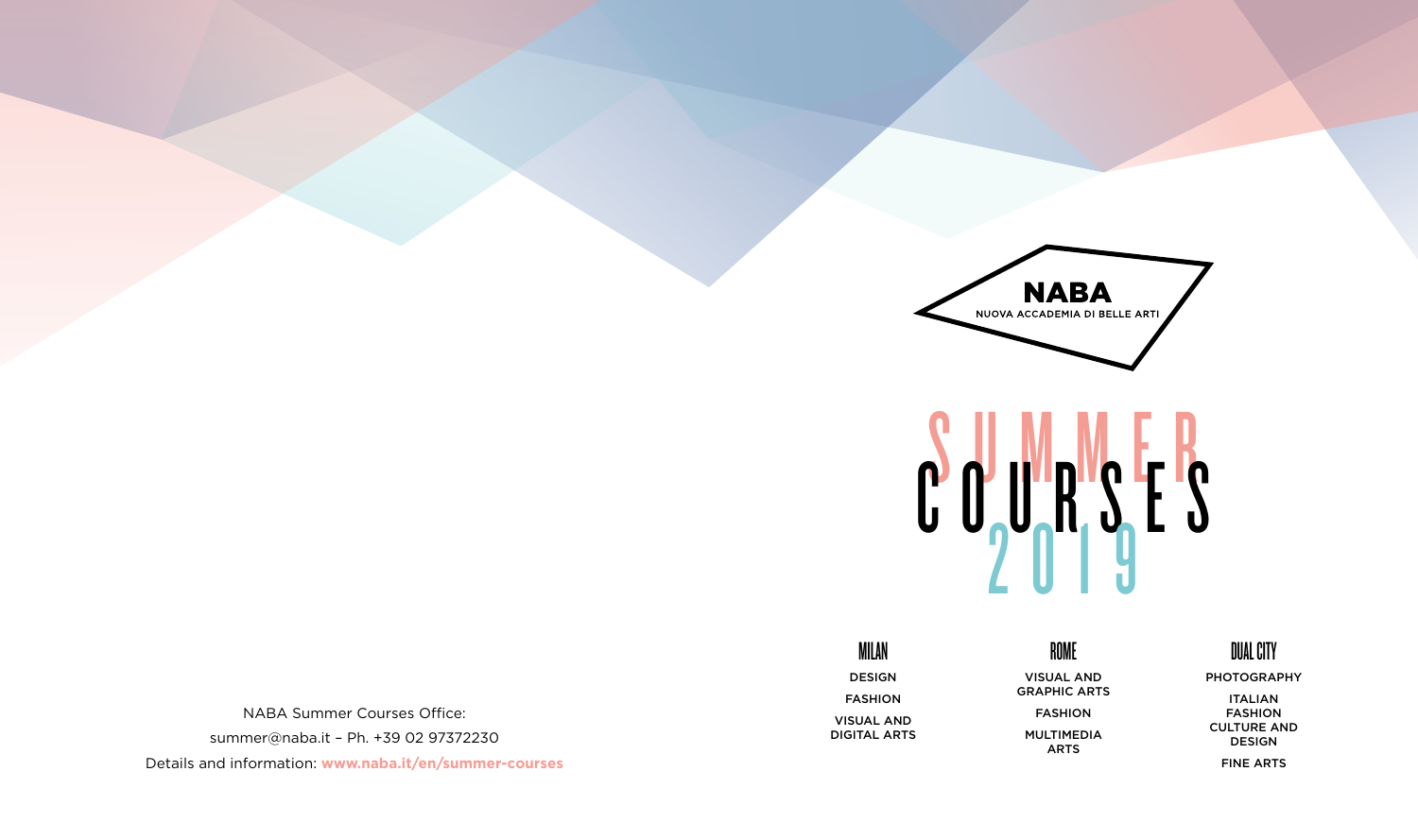

# $\frac{1}{2}$  or  $\frac{1}{2}$  or  $\frac{1}{2}$  is the set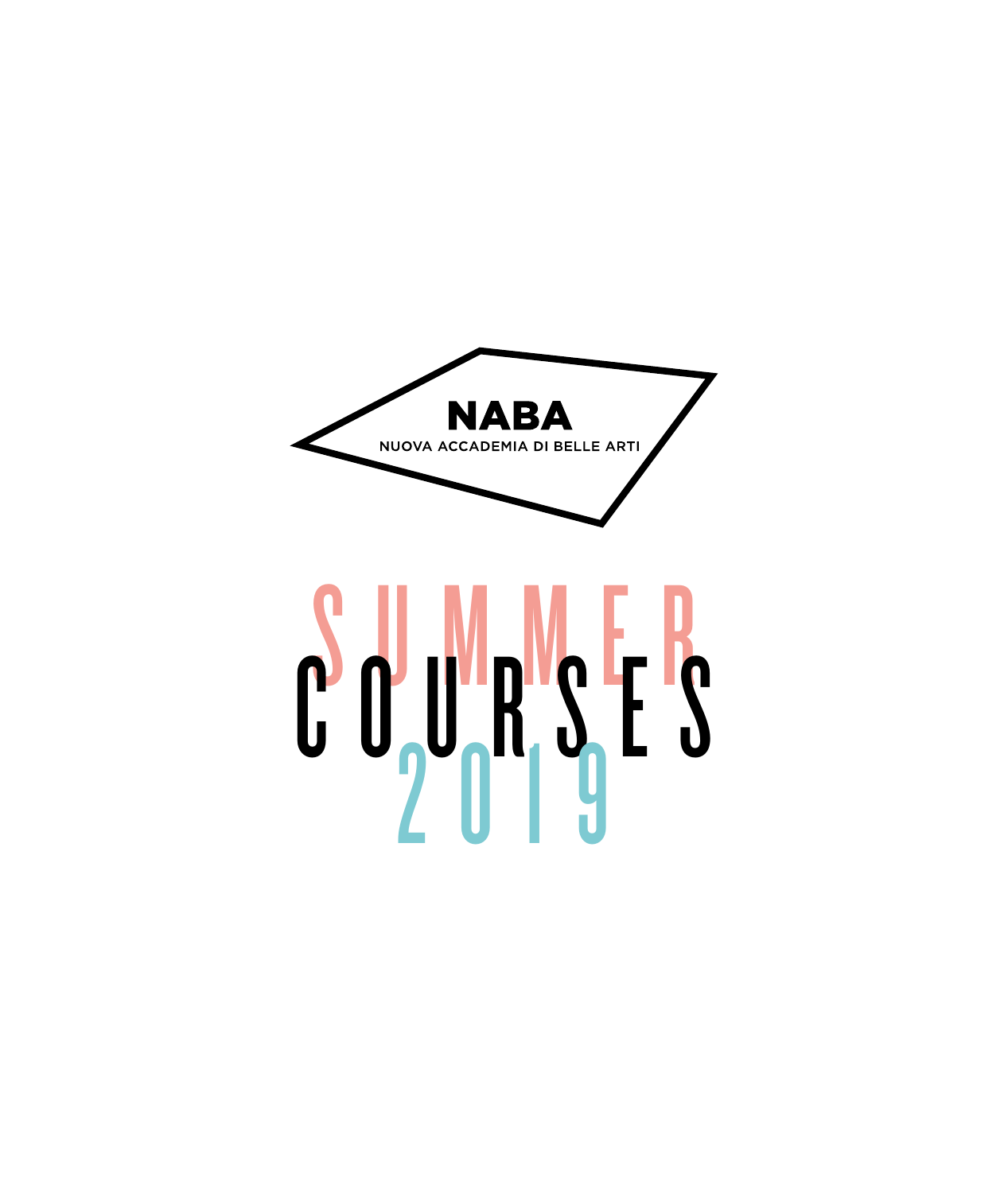# MILAN / ROME

| <b>1ST SESSION</b><br>25th June - 5th July        | 2ND SESSION<br>9th - 19th July                                      | <b>3RD SESSION</b><br>23rd July - 2nd August                               |
|---------------------------------------------------|---------------------------------------------------------------------|----------------------------------------------------------------------------|
| <b>MILAN</b>                                      | <b>MILAN</b>                                                        | <b>MILAN</b>                                                               |
| <b>DESIGN:</b>                                    | <b>DESIGN:</b>                                                      | <b>DESIGN:</b>                                                             |
| - Product Design I ●○○<br>- Interior Design I ©00 | - Product Design II ● ● ○<br>- Interior Design II ●●○               | - Product Design I @00<br>- Lighting Design ●●●<br>- Interior Design I @OO |
| <b>FASHION:</b>                                   | <b>FASHION:</b>                                                     | - Interior Design for Hotels $\circ \circ \bullet$                         |
| - Fashion Design I $\circ \circ \circ$            |                                                                     | <b>FASHION:</b>                                                            |
| - Fashion Image and Styling I $\circ \circ \circ$ | - Fashion Design II 000                                             |                                                                            |
| - Fashion Marketing                               | - Accessories Design 000                                            | - Fashion Design I ●○○                                                     |
| and Communication $\circ \circ \circ$             | - Fashion Image and Styling IIOOO<br>- Visual Merchandising @@@     | - Textile Design ●●●<br>- Fashion Image and Styling I $\circ \circ \circ$  |
| <b>VISUAL AND DIGITAL ARTS:</b>                   |                                                                     |                                                                            |
|                                                   | <b>VISUAL AND DIGITAL ARTS:</b>                                     | <b>VISUAL AND DIGITAL ARTS:</b>                                            |
| - Hand Illustration $\circledcirc \circ \circ$    |                                                                     |                                                                            |
|                                                   | - Visual Design ●○○                                                 | - 2D Cartoon Animation $\circ \circ \circ$                                 |
|                                                   | - Digital Illustration 000<br>- Photography I OOO<br>- Curation and | - Photography II $\circ \circ \circ$                                       |

| <b>ROME</b>                                                                                   | <b>ROME</b>                                                                      | <b>ROME</b>                                                                                          |
|-----------------------------------------------------------------------------------------------|----------------------------------------------------------------------------------|------------------------------------------------------------------------------------------------------|
| <b>VISUAL AND GRAPHIC ARTS:</b>                                                               | <b>VISUAL AND GRAPHIC ARTS:</b>                                                  | <b>VISUAL AND GRAPHIC ARTS:</b>                                                                      |
| - Portrait Drawing<br>and Painting $\circ \circ \circ$<br>- Packaging $\circ \circ \circ$     | - Portrait Drawing<br>and Painting ooo<br>- Packaging $\circ \circ \circ$        | - Portrait Drawing<br>and Painting $\circ \circ \circ$<br>- Packaging $\circ \circ \circ$            |
| <b>FASHION:</b>                                                                               | <b>FASHION:</b>                                                                  | <b>FASHION:</b>                                                                                      |
| - Fashion Image and Styling $I \circ \circ \circ$                                             | - Fashion Marketing<br>and Communication $\circ \circ \circ$                     | - Costume Design $\circ \circ \circ$                                                                 |
| <b>MULTIMEDIA ARTS:</b>                                                                       | <b>MULTIMEDIA ARTS:</b>                                                          | <b>MULTIMEDIA ARTS:</b>                                                                              |
| - Creative Coding $\circ \circ \circ$<br>- Virtual Reality and 360°<br>Video Production ● ○ ○ | - Interaction Design<br>with Touch Board $\bullet$ 000<br>- Game Development OOO | - Board Game Design $\circ \circ \circ$<br>- You Tube Content Creation and<br>Channel Management OOO |

Exhibition Design  $\odot \odot$ 

DUAL CITY

MILAN COURSES **8th - 12th July 22nd - 26th July 24th - 28th June**

#### **PHOTOGRAPHY:** - Travel Photography: photographing Rome **ITALIAN FASHION CULTURE AND DESIGN:** - Cultural Tour of the Best in Fashion in Rome - Italian Fashion Design: Rome and Milan, from Haute Couture to Prêt-à-porter – Rome - Cool Hunting Fashion in Rome **FINE ARTS:** - Classical Art Discovery in Rome - Sketching around Rome **PHOTOGRAPHY:** - Travel Photography: photographing Milan **ITALIAN FASHION CULTURE AND DESIGN:** - Cultural Tour of the Best in Fashion in Milan - Italian Fashion Design: Rome and Milan, from Haute Couture to Prêt-à-porter – Milan - Cool Hunting Fashion in Milan **FINE ARTS:** - Contemporary Art Discovery in Milan - Sketching around Milan

NABA Summer School proposes a wide and updated synthesis of NABA know-how, giving a view of the most significant trends of the market, of industrial creation processes, of artistic and social expression together with the opportunity to experiment with a topical project theme.

NABA Summer Courses are intensive research and project experiences which include:

#### **© O INTRODUCTION LEVEL COURSES**

intended to students without any academic background in a specific subject area and to students attending their first year of university studies in Art & Design

#### $\odot$  $\odot$  **INTERMEDIATE LEVEL COURSES**

for students with some background in that specific subject area and to students attending or having completed one or two years of their university studies in Art & Design who are keen on building upon this through hands-on training experience

#### $\odot$  $\odot$  $\odot$  **ADVANCED LEVEL COURSES**

for final year univesity students or those with some initial work experience in the field willing to explore new opportunities combing strategy and creativity

#### **EXPERIENCE COURSES**

*All Dual City courses are EXPERIENCE COURSES*

are

courses

All Dual City

EXPERIENCE COURSES

for people of all ages and abilities willing to explore their passion in a new creative environment while experiencing Milan, World's Capital of Fashion and Design, and Rome, Capital of History and Culture.

**15th - 19th July**

ROME COURSES **17th - 21st June 1st - 5th July**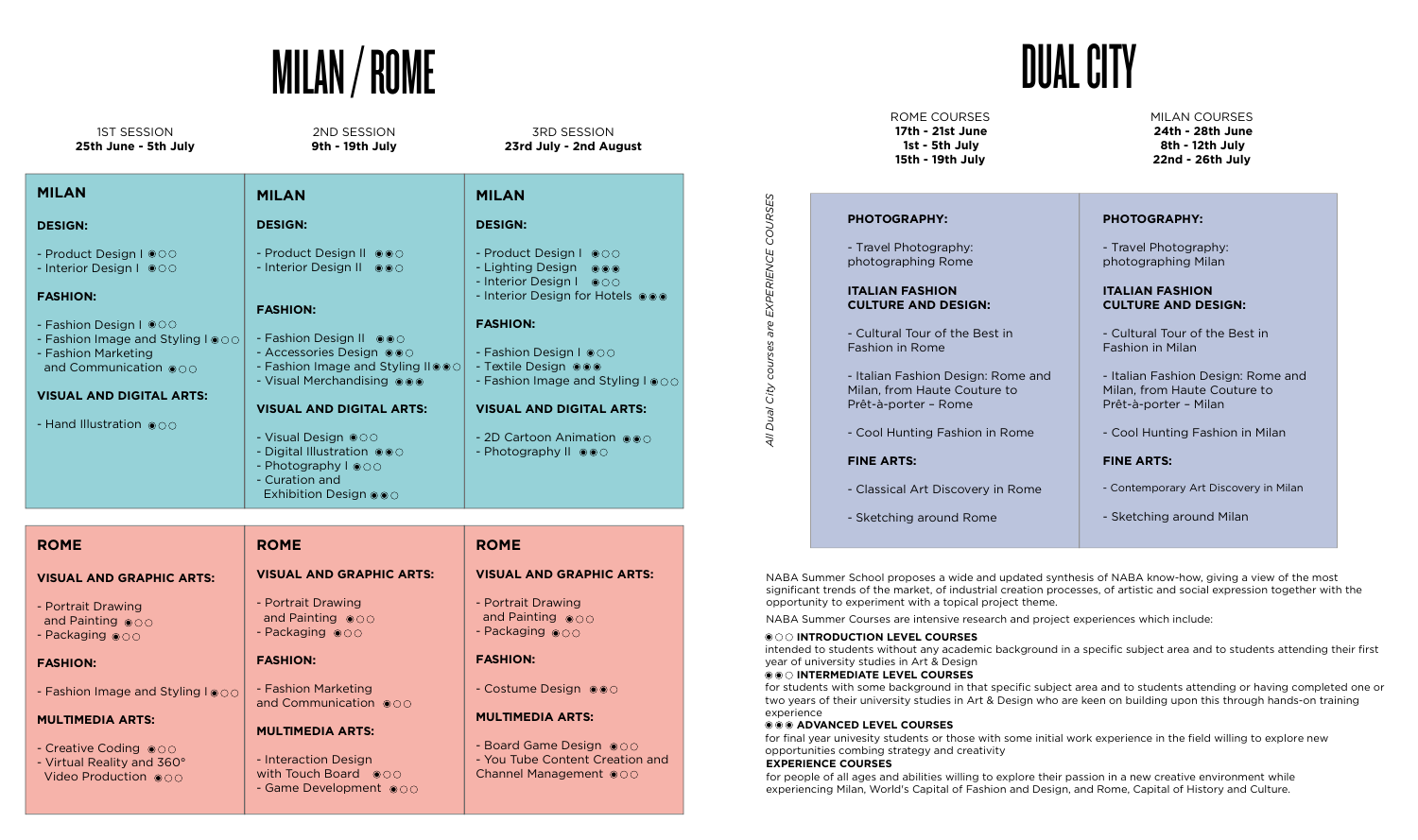Milan is the city of important events such as Fashion Week and Design Week.

#### HOW TO GET THERE

#### By plane:

Milan has three airports: Malpensa [MXP], Linate [LIN], and Orio al Serio (Bergamo) [BGY]. Buses and trains leave from the airports to Milano city centre, to Milano Cardona Station or Milano Central Station.

#### By train:

Getting to Milan by train is convenient as the city has direct links with all major cities in Italy as well as several destinations in Europe. Most of the trains arrive at Milano Central Station. Two underground lines as well as several tram and bus lines link the station to many main points of interest in Milan.

Public transportation:

Milan's public transport system includes ATM (www.atm-mi.it). The metro consists of five underground lines (red MM1, green MM2, yellow MM3, lilac MM5 and blue Passante Ferroviario).



Its first and second level academic degrees in Italian and English are legally recognized in Europe and over the world. NABA offers academic diplomas equivalent to first and second level university degrees in the fields of **design, fashion design, graphic design, multimedia, visual arts** and **scenography**. The Academy establishes numerous collaborations and projects with Italian and international companies and institutions to give students hands-on workplace opportunities.

N A B A

With a dedicated team NABA has placed students and graduates in **leading companies** in the fields of art, design, fashion, graphics, communication, editing, and media. NABA was selected by Frame and included in the Masterclass Frame Guide to the 30 World's Leading Graduate Design, Architecture and Fashion Schools, by Domus Magazine as one of Europe's Top 100 schools of Architecture and Design, as well as by BoF - Business of Fashion in the Global Fashion School ranking.

**www.naba.it**



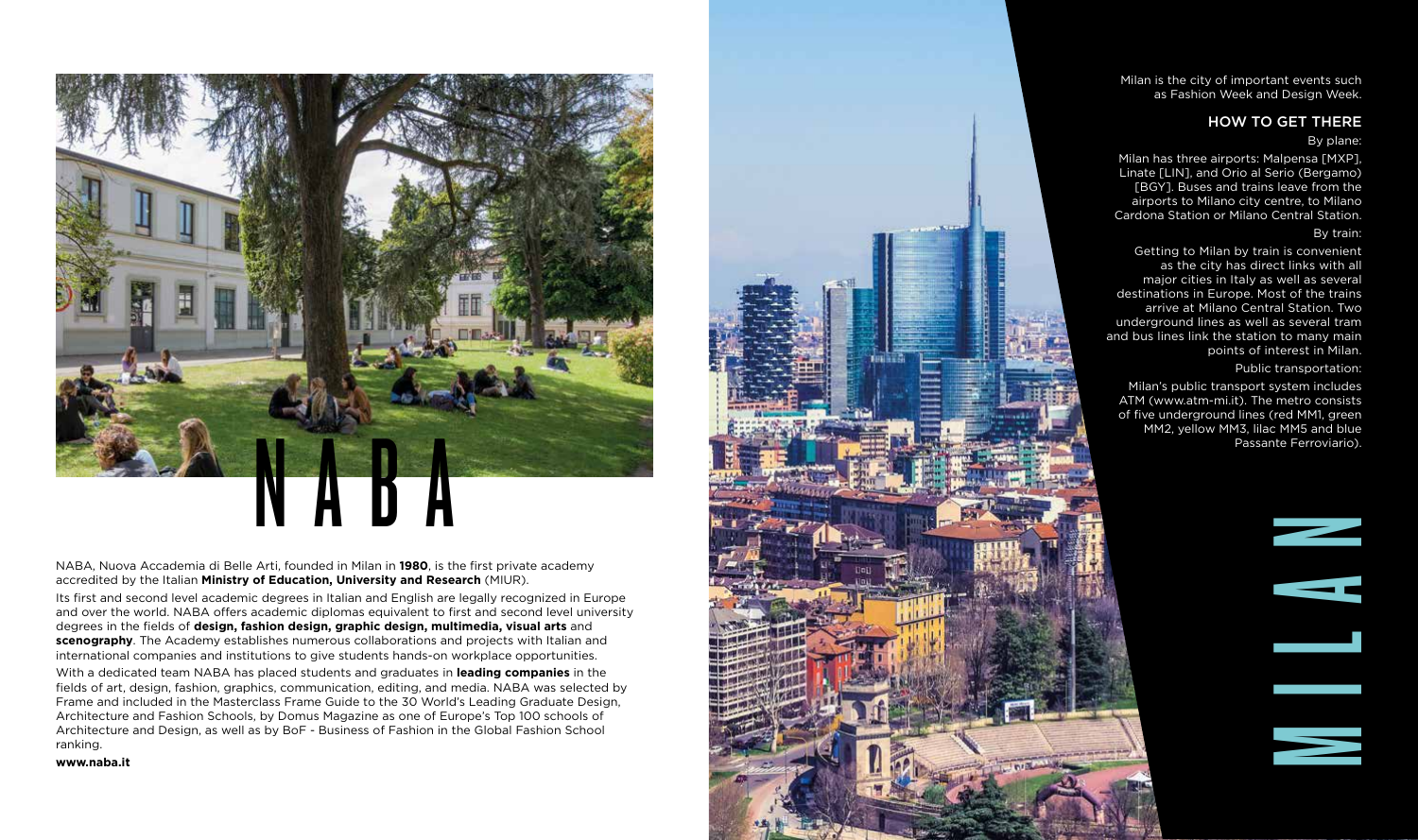

plan

**DESIGN** 

#### PRODUCT DESIGN I

#### INTRODUCTION LEVEL

Students will be introduced and exposed to the design process in order to understand what is living behind a product. They will have the opportunity to delve into intensive project work geared towards creative thinking and exploring form and function.

Students will work in small groups, in an open discussion environment, developing their creative process from the idea to a final presentation. The final result will be presented, simulating a small exhibition, with a model and a short story in digital format.

This course is intended for students who have no background in product design and for students who are attending or will attend their first year of university studies in art and design.

## PRODUCT DESIGN II

#### INTERMEDIATE LEVEL

 Students will develop a coordinated product line using hand or digital drawing as well as a prototype product model. The project will be carried out in groups as a studio

work, under the supervision of an established designer in an open discussion.

Specific workshops focused on materials, history of design and on the biography of an object will expose students to multiple possible approaches.

This course is suitable for students with some background in product design and for students who have completed one or two years of university studies in art and design.

# LIGHTING DESIGN

#### ADVANCED LEVEL

The course gives an overall vision of the art of lighting and its related functions from a technical and stylistic point of view. It will provide students with the tools to carry out a lighting project in a wide variety of different spaces. Lectures will deal with the subject of light and design both in theory and in practical terms. The students will be expected to produce sketches and technical drawings.

This course is designed for final-year university students and for those with some working experience in the field of design who wish to explore new opportunities combining strategy and creativity.

# INTERIOR DESIGN I

#### INTRODUCTION LEVEL

A full immersion course that will provide students with an overview of the Italian design methodology. Students will be introduced to the analysis of the elements of the space, and will have the opportunity to focus specifically on interior design, and delve into intensive project works.

Students to develop an interior space plan will use lifestyle, art and design research in Milan.

This course is intended for students who have no background in interior design and for students who are attending or will attend their first year of university studies in art and design.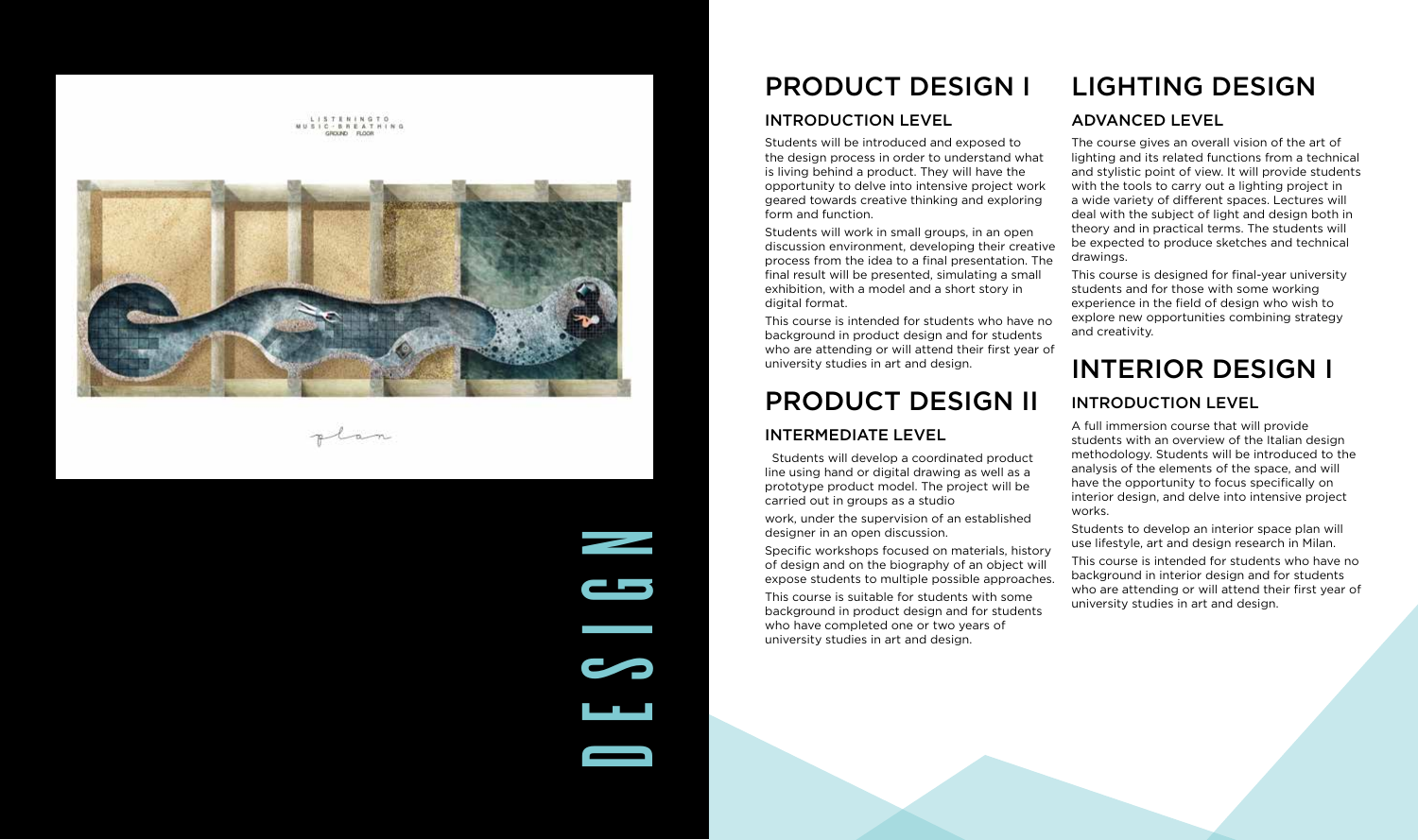# INTERIOR DESIGN II

#### INTERMEDIATE LEVEL

This course is intended for students with background understanding and experience in Interior Design. Students will have the chance to analyze contemporary interior spaces through observation based on personal research. They will develop a professional designer's attitude searching for materials as a source for inspiration through the city exploration.

The project work will be geared toward the creation of a physical model of interior layout, using only regenerated or discarded materials.

This course is suitable for students with some background and experience in interior design and for students who have completed one or two years of university studies in art and design.

# INTERIOR DESIGN FOR HOTELS

#### ADVANCED LEVEL

The course will enable participants to understand the combination of aesthetics, functional and operational aspects to design successful hotels. Students will experience a deep analysis of the contemporary hotel typologies, the latest hotel design trends and information regarding materials, furniture, and lighting.

The course offers a deep exploration of the extensive and complex field of Interior Design within the hospitality industry and the way it is changing and evolving.

This course is designed for final-year university students and for those with some working experience in the field of interior design who wish to explore new opportunities combining strategy and creativity.

# FASHION DESIGN $\overline{\phantom{a}}$ ЦL.

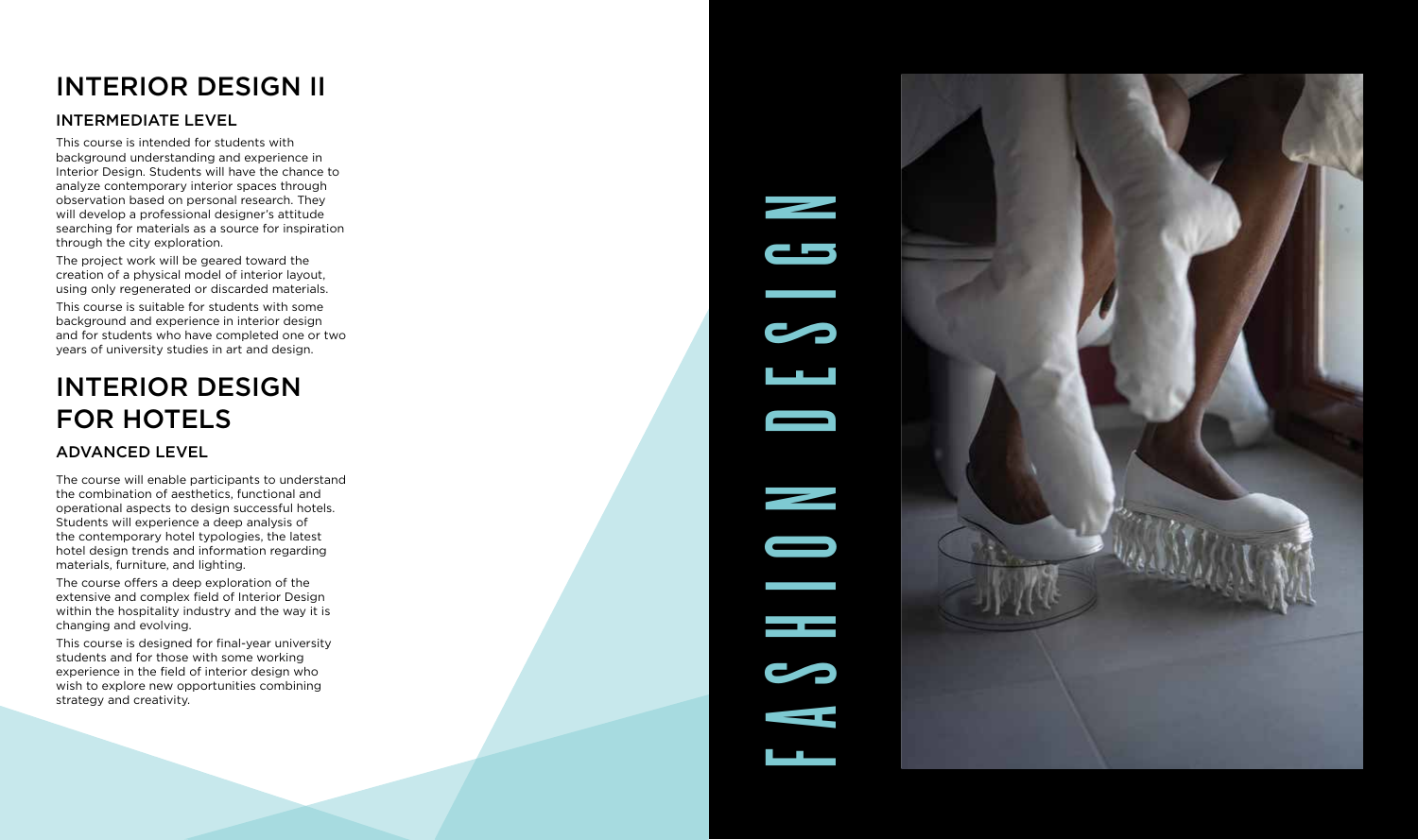# FASHION DESIGN I

#### INTRODUCTION LEVEL

An inspiring exploration of the Italian Fashion pipeline with lectures by experienced professionals and visits to Milan's best fashion zones and showrooms.

Students will be given an overview of the Italian Fashion System and will learn to do fashion sketches, to carry out research and to use it to develop a fashion collection.

This course is intended for students who have no background in fashion and for students who are attending or will attend their first year of university studies in art and design.

# FASHION DESIGN II

#### INTERMEDIATE LEVEL

In this course students will create a small coordinated collection. Concepts, moods and themes will be conceived and developed to provide inspiration for clothing, color and shape. Students will experiment studio and workshop practice and work on the realization of a prototype with handcraft tailoring methods.

This course is suitable for students with some background in fashion design and for students who have completed one or two years of their universities studies in art and design.

# ACCESSORIES DESIGN

#### INTERMEDIATE LEVEL

This course is focused on the exploration of the fundamentals of luxury accessories brand collections, Made in Italy shoes and bags. Students will acquire the basic skills needed to coordinate and develop a new luxury accessories brand and will get acquainted with the technical methodology to make shoes.

This course is suitable for students with some background in fashion design and for students who have completed one or two years of university studies in art and design.

TEXTILE DESIGN

#### ADVANCED LEVEL

The first part of this course will be devoted to gaining a basic knowledge of the available materials and structures and learning to make informed and responsible choices. Having learned what is necessary to make a textile do its job from a practical perspective, the course will then focus on the aesthetic considerations covering the fields of manipulation, surface design (printing and embroidery) and nets/ lace-like fabrics (cut work, devoré). The students will then choose a specific situation for which to design a textile based on the previously acquired information and skills and produce a mini project outlining the reasons for their choices and illustrating this with samples. This course is designed for final-year university students and for those with some working experience in the field of fashion who wish to explore new opportunities combining strategy and creativity.

# FASHION IMAGE AND STYLING I

#### INTRODUCTION LEVEL

Students will develop understanding and experience in styles hunting and image styling as foundations of fashion and project approach. They will be given an overview of the Italian Fashion System and will be stimulated to develop their ideas and their potential to the full.

They will learn how to innovatively apply trend skills to interpret the personality of a client and his/her lifestyle, create a style for a collection look for a fashion magazine and propose a new image through clothing, accessories, photos and location combinations. This course is intended

for students who have no background in fashion design and for students who are attending or will attend their first year of university studies in art and design.

# FASHION IMAGE AND STYLING II

#### INTERMEDIATE LEVEL

Students will have specific technical training in the field of fashion styling to enable them to create a new image for a body and its clothes encompassing make-up techniques, hair shapes, location, light, photography. Students will experience the excitement of making a photo shooting in a real working environment: with live models, on location and in a professional studio. Personal research and observation will be used to analyze contemporary advertising vehicles for the promotion of a fashion product for a targeted consumer.

This course is suitable for students with some background in fashion design and for students who have completed one or two years of university studies in art and design.

# FASHION MARKETING & COMMUNICATION

#### INTRODUCTION LEVEL

The course focuses on the fashion industry through a business and management perspective. It will provide students the necessary tools to understand the dynamic context of the fashion business in Italy and abroad. Students will be introduced to fundamentals such as fashion industry sourcing, the supply chain, and fashion buying cycle; vendor selection and fashion buying decision criteria; retail brand marketing in the fashion

industry; internationalization of fashion retailing; international branding and flagship stores. This course is intended for students who have no background in fashion and who are attending or will attend their first year of university studies in art and design.

# VISUAL MERCHANDISING

#### ADVANCED LEVEL

The analysis of visual merchandising strategies for showrooms, concept stores, mono- brand stores and department stores will be the key element of the course along with the understanding of the tools to create a strategic language for a fashion brand. Students will develop a theoretical, analytical and critical approach through guided tours to the most relevant concept stores in Milan.

At the end of the course they will be asked to develop an individual project. This course is designed for final-year university students and for those with some working experience in fashion design who wish to explore new opportunities combining strategy and creativity.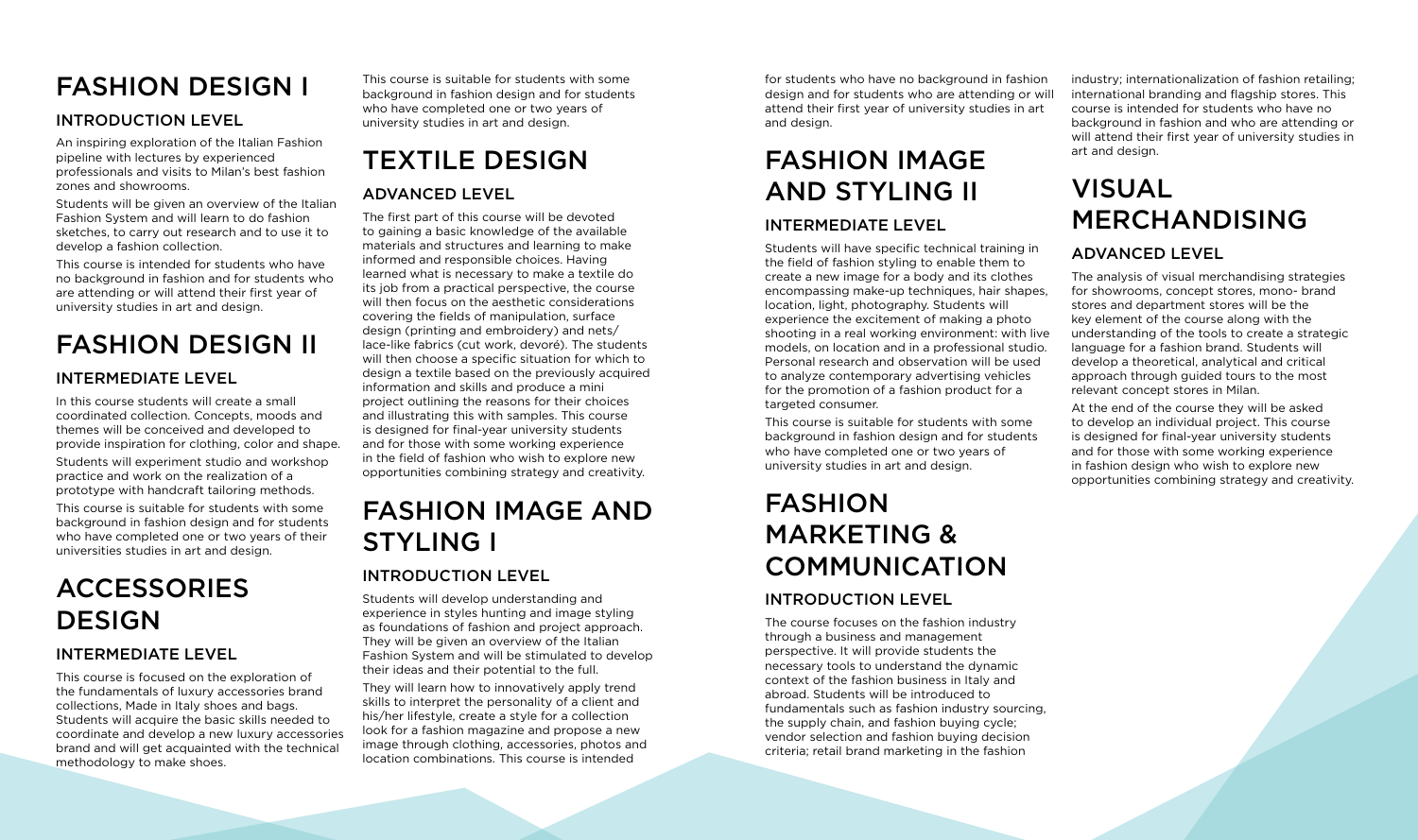

VISUAL DESIGN

#### INTRODUCTION LEVEL

Throughout this intensive course students, will gain knowledge of the different visual communication concepts and tools. Participants will be guided through a path marked by theoretical lessons and practical exercises in order to learn digital skills and the methods of the visual representation. At the end of the course each student will be able to find his own visual style and will learn how to develop his own personal project.

This course is intended for students who have no background in visual design and for students who are attending or will attend their first year of university studies in art and design.

## HAND ILLUSTRATION INTRODUCTION LEVEL

Students will learn to create effective and powerful images, interesting illustrations, applicable to different professional areas. Alternating theory and practice, the course will show different techniques, processes and approaches. This course is intended for students who have no background in illustration and for students who are attending or will attend their first year of university studies in art and design.

# DIGITAL ILLUSTRATION

DIGITAL ARTS

#### INTERMEDIATE LEVEL

The course will teach how to create interesting paperless illustrations by using software applications. It will be divided into two parts:

PART 1: digital as a faithful reproduction of hand painting instruments.

PART 2: digital as an independent expressive language.

The course will not focus on Photoshop or Illustrator, but on the expressive use of the digital tools. The illustrations will concern publishing (magazines and book covers), animation (inspirational drawings) and new media (tablets, apps...). This course is suitable for students with some background in illustration and for students who have completed one or two years of university studies in art and design.

# 2D CARTOON ANIMATION

#### INTERMEDIATE LEVEL

The course will deal with all the aspects connected with the realization of a successful short movie: drawing, design, animation, storyboarding, acting, timing, scriptwriting. Students will be both directors and animators of their own movie, thus facing all the issues and problems that normally arise whilst making an animated movie. This course is suitable for students with some background in animation and for students who have completed one or two years of university studies in art and design.

# PHOTOGRAPHY I

#### INTRODUCTION LEVEL

Throughout this intensive course, students with an elementary knowledge of photography will be introduced to specialized techniques and materials. You will learn the basics of optics and light (aperture, shutter speed, exposure), photographic methods, and composition techniques. Image processing in Photoshop and output techniques will also be covered.

This course is intended for students who have no background in photography and for students who are attending or will attend their first year of university studies in art and design.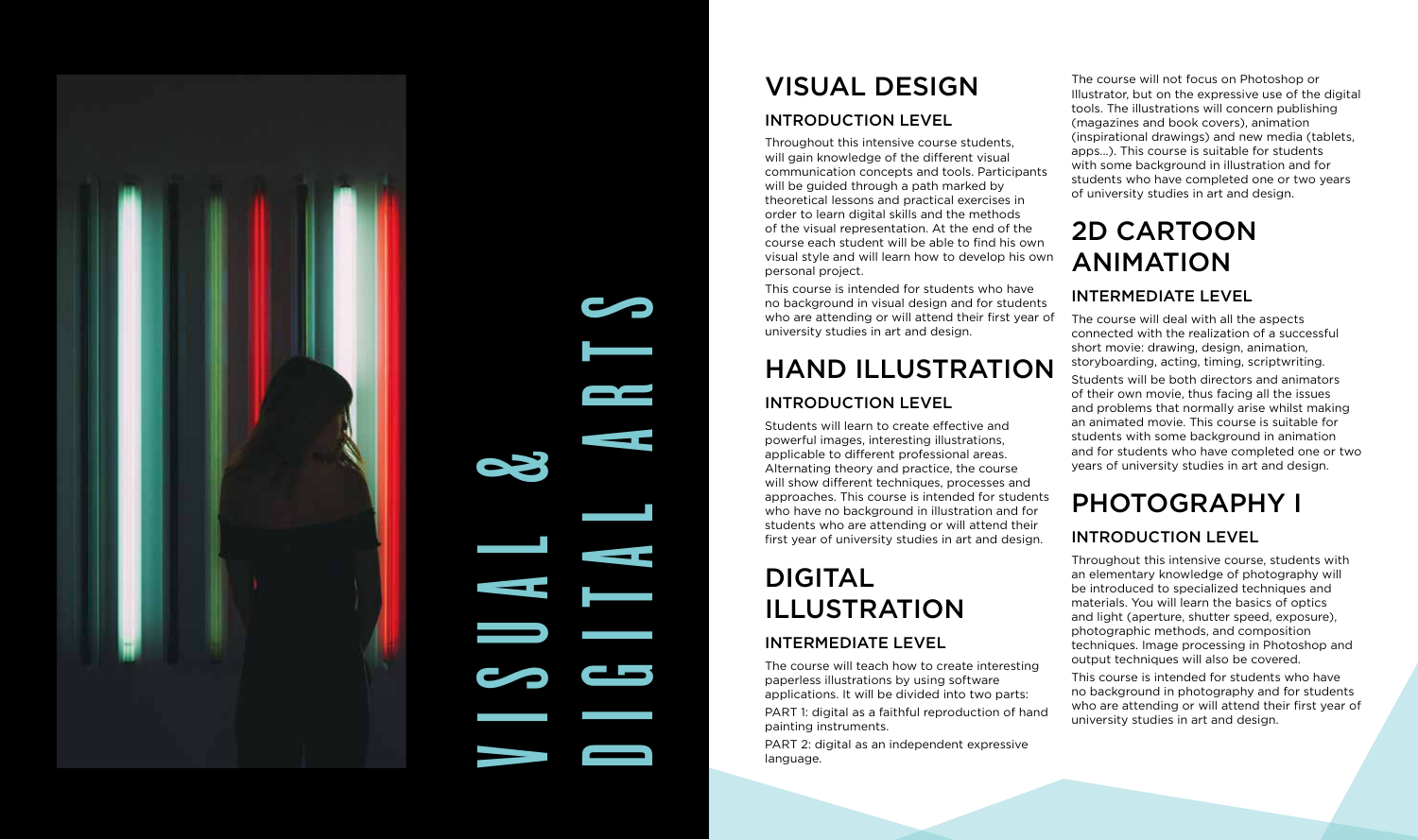# PHOTOGRAPHY II

#### INTERMEDIATE LEVEL

This course will be a follow up of Photography I and will enable students to further deepen their knowledge of photographic techniques and further develop their expressive skills.

Students will be given a specific theme and will have to develop a concept, a mood board and a final project under the guidance of a professional photographer.

This course is suitable for students with some background in photography and for students who have completed one or two years of university studies in art and design.

## CURATION AND EXHIBITION DESIGN

#### INTERMEDIATE LEVEL

The work of the curator includes a plurality of skills and multiplicity of approaches to understand the present time, interact with the past and produce new perspectives.

Alongside theoretical knowledge, the course offers a structured path to develop curatorial projects, from research and production of a concept, to organization and display.

During the course, students will work on a personal or group project that will be presented in the spaces of Naba with a moment open to the public, using a variety of possible formats, from video screening to lectures, from exhibition to online publications. In addition to class lessons, the course includes visits to exhibitions and contemporary art spaces in Milan.

This course is suitable for students with some background in art and for students who have completed one or two years of university studies in art and design.

Rome is the Eternal City whose artistic and architectonic history shaped the development of world culture.

#### HOW TO GET THERE

#### BY PLANE:

Rome has two airsports: Fiumicino "Leonardo da Vinci" (FCO) and Ciampino "Giovan Battista Pastine" Ciampino (CIA). Buses and trains leave from the airports to Rome city centre and Rome Termini Station.

#### BY TRAIN:

Getting to Rome by train is convenient as the city has direct links with all major cities in Italy and is located in a strategic point to travel all around Italy. Most of the trains arrive at Rome Termini Station. Three underground lines as well as several tram and bus lines link the station to many main points of interest in Rome.

PUBLIC TRANSPORTATION:

Rome's public transport system includes ATAC (www.atac.roma.it). The metro consists of three underground lines (Line A, Line B and Line C).



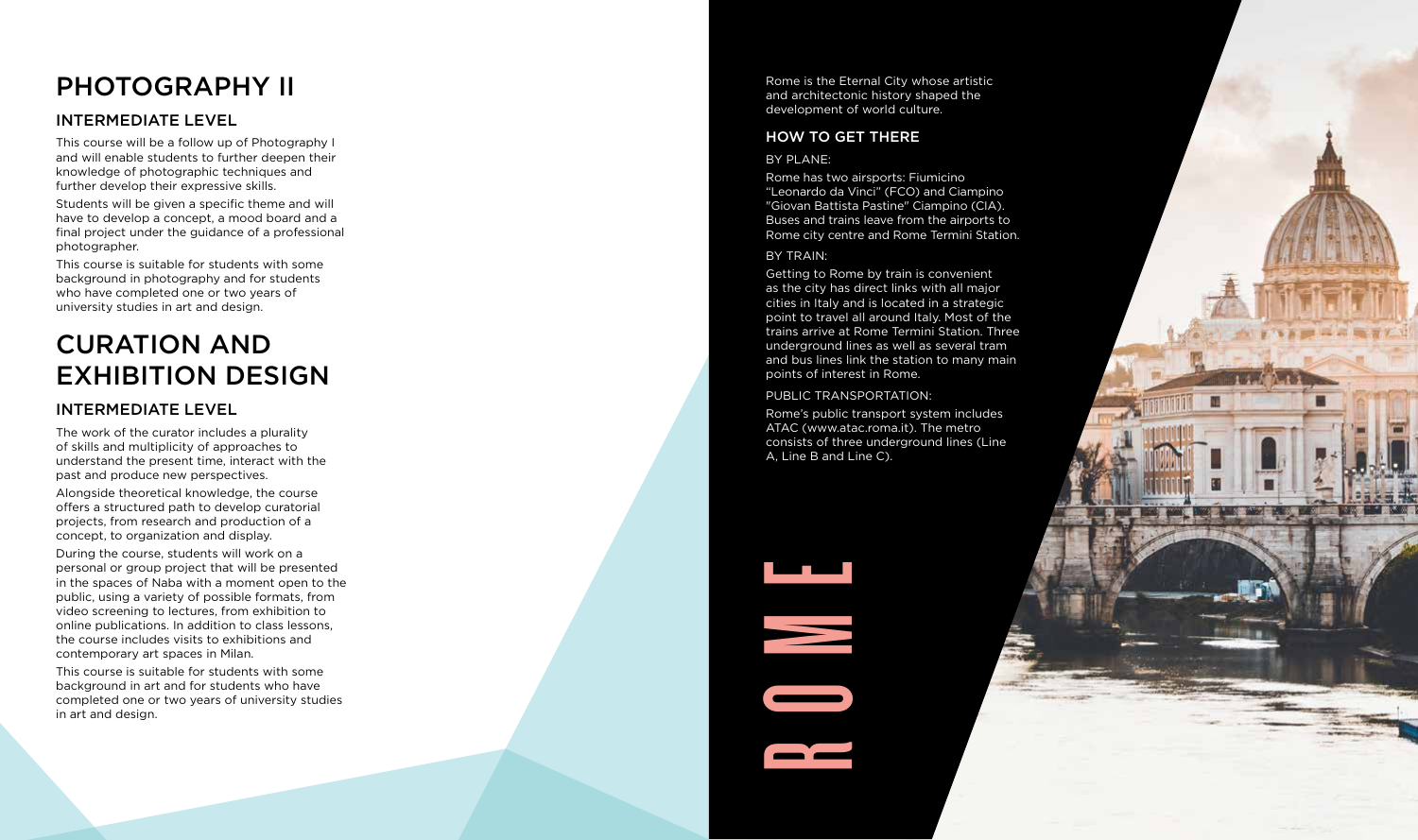# V I S U A GRAPHIC ARTS



# PORTRAIT DRAWING AND PAINTING

#### INTRODUCTION LEVEL

Want to learn how to create a realistic portraitor build on your existing skills? In this course, you will practice both drawing and painting the human face, using photographs and live models. You will work through a variety of exercises to develop precise techniques and a personal style, with a special emphasis on form and color. Our faculty, who are working artists, will guide you to cultivate your skills with observing proportions, rendering color and shadow, and making quick sketches that convey a range of emotions. You will have the chance to experiment with a wide variety of materials as you begin to create powerful images.

The course is suitable for beginners as well as those with more advanced drawing skills.

# PACKAGING

#### INTRODUCTION LEVEL

The discipline of packaging design may seem, at first glance, to rely almost entirely on technical skills in graphic design. But in reality, packaging design also draws on several other fundamental aspects of visual design training, including editorial, compositional, package layering, and post-production skills. A product package tells a story, conveys the brand's identity and values, and becomes a sensual and interactive experience for customers involving sight, touch, and sound.

In this course, you will explore the processes and materials involved in packaging design, learn how to fold cardboard to create simple packages, and work in a team to interpret a company brief. As you develop a product packaging concept, you will practice design strategy, create compositions, and develop new rendering skills.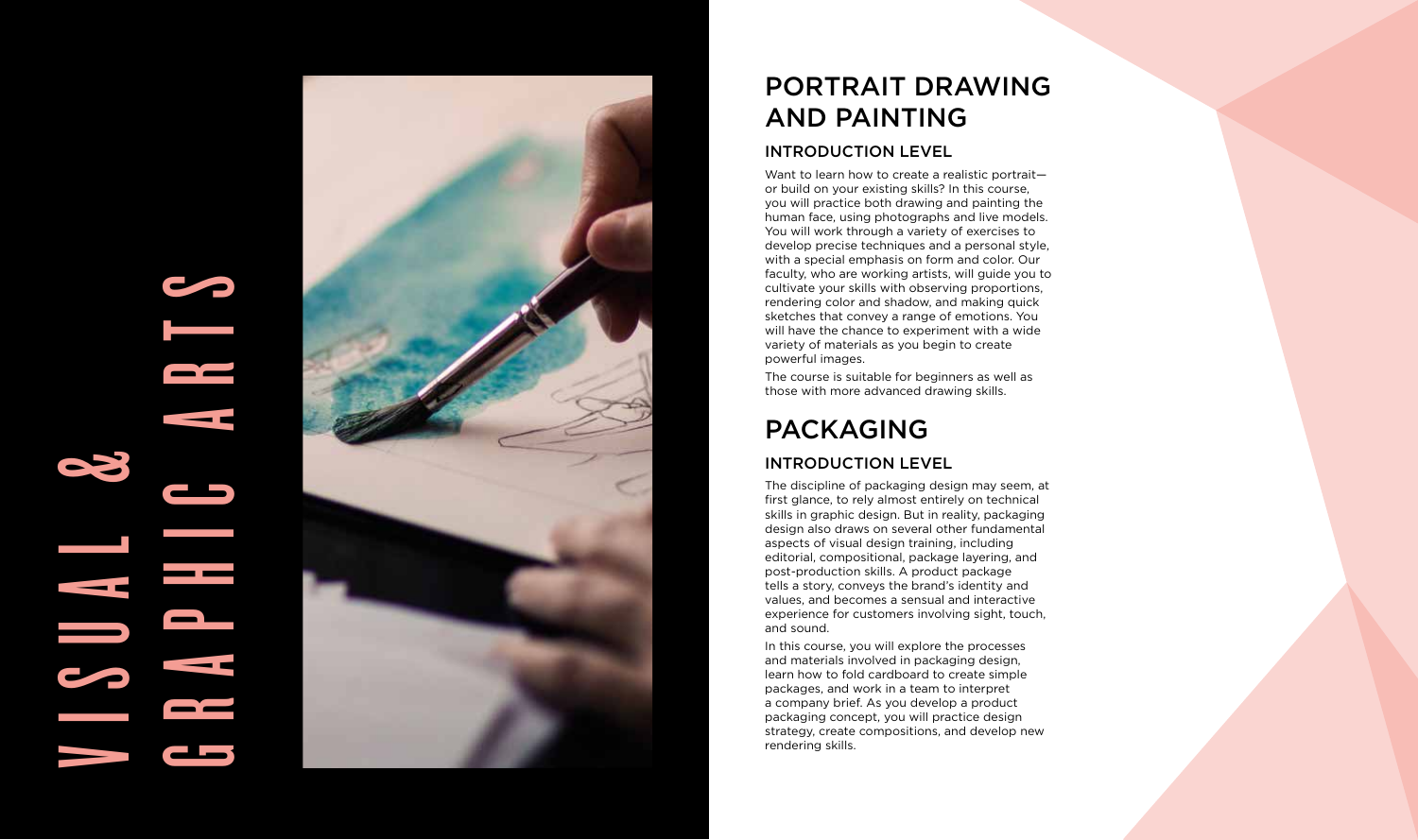# FASHION<br>Fashion<br>Fashion



# COSTUME DESIGN

#### INTERMEDIATE LEVEL

Do you want to learn how to create fabulous costumes for the stage or screen? In this course, you will get an overview of the process of costume design for the performance industry, along with an understanding of the important role that costuming plays in character creation.

During the first week, you will investigate the world of costumes by analyzing and discussing images, videos, and readings to discover how historical factors, character personalities, proportion, color, materials, and tailoring techniques play into the process. Your class will make several visits to tailors' shops, theaters, and costume archives.

During the second week, you will work with your fellow students to design a portfolio of costumes for a live performance or a film. Depending on available time and participants' skills, your class might also create a costume prototype.

# FASHION MARKETING & COMMUNICATION

#### INTRODUCTION LEVEL

The course focuses on the fashion industry through a business and management perspective. It will provide students the necessary tools to understand the dynamic context of the fashion business in Italy and abroad. Students will be introduced to fundamentals such as fashion industry sourcing, the supply chain, and fashion buying cycle; vendor selection and fashion buying decision criteria; retail brand marketing in the fashion industry; internationalization of fashion retailing; international branding and flagship stores. This course is intended for students who have no background in fashion and who are attending or will attend their first year of university studies in art and design.

# FASHION IMAGE AND STYLING

#### INTRODUCTION LEVEL

Students will develop understanding and experience in styles hunting and image styling as foundations of fashion and project approach. They will be given an overview of the Italian Fashion System and will be stimulated to develop their ideas and their potential to the full.

They will learn how to innovatively apply trend skills to interpret the personality of a client and his/her lifestyle, create a style for a collection look for a fashion magazine and propose a new image through clothing, accessories, photos and location combinations.

This course is intended for students who have no background in fashion design and for students who are attending or will attend their first year of university studies in art and design.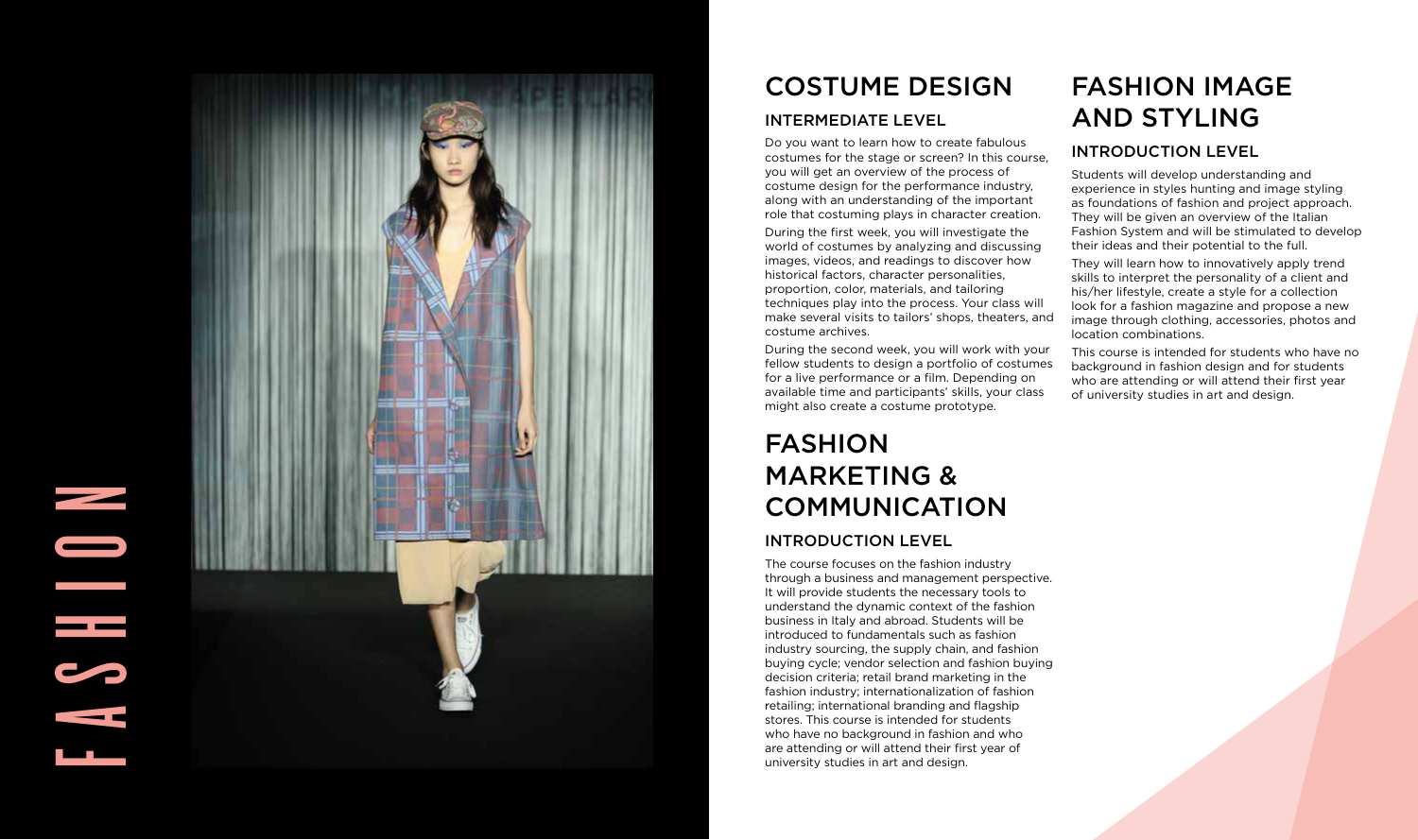# MULTIMEDIA ARTS



# INTERACTION DESIGN WITH TOUCH BOARD

#### INTRODUCTION LEVEL

Curious about the world of interaction design? In this course, you will have the chance to participate in the ideation, design, and implementation of an interactive project using the Touch Board, a device that turns touch into sound and makes any surface interactive.

You will explore the elements of an interactive project, including

media, languages, goals, user behaviors, and technologies (hardware and software). You will practice using basic tools to create prototypes of interactive devices, and you will learn the fundamentals of the TouchBoard/Arduino coding environment, language, and programming.

As you learn by doing, you will build devices that influence, and are influenced by, the physical world.

# CREATIVE CODING

#### INTRODUCTION LEVEL

Now more than ever, the worlds of coding and design are colliding. Gone are the days of mocking up designs so that a technician can bring them to life. Many designers are learning how to code so they can design with more empathy for the digital era, work better with technical teams, and gain more control over the finished product.

In this course, you will study the history and philosophy behind the artistic use of technology. You will learn coding strategies, explore how to include coding in your creative process, and discover how computing tools can enhance your creativity. Your course leader will guide you to apply practical programming concepts within hands-on projects.

# GAME DEVELOPMENT

#### INTRODUCTION LEVEL

Learn how to create video games using Unity 3D, a free-to-use game development engine. You will have the opportunity to develop 3D gaming experiences with sophisticated storylines, interactions, aesthetics, and technical aspects. You will discover how to use the core features of the software while designing your very first game—beginning with learning how to create a new project and manage your game assets. You will practice the elements of building a fully playable prototype in Unity: installation and setup, pathfinding, lighting and light mapping, artificial intelligence basics, camera animations, character animations, scripting, materials, skyboxes, particle effects, sound effects, and music.

# BOARD GAME DESIGN

#### INTRODUCTION LEVEL

Games are an interactive form of entertainment that connect people across different ages, genders, ethnicities, socioeconomic groups, and skill levels. Through the games we play, we meet new people, improve our skillsets—and, most importantly, we learn. This course focuses on a specific kind of gaming experience—board games—which require more than one player and thus encourage the development of social skills such as cooperation, negotiation, bluffing, and persuasion. Following lectures that explore the basic principles of board game design, prototyping, and playtesting, you will use these fundamentals to create an original game, either individually or in small groups. By the end of the course, you will be able to transform your ideas into manageable designs and develop quick prototypes to fully test the player experience you set out to achieve.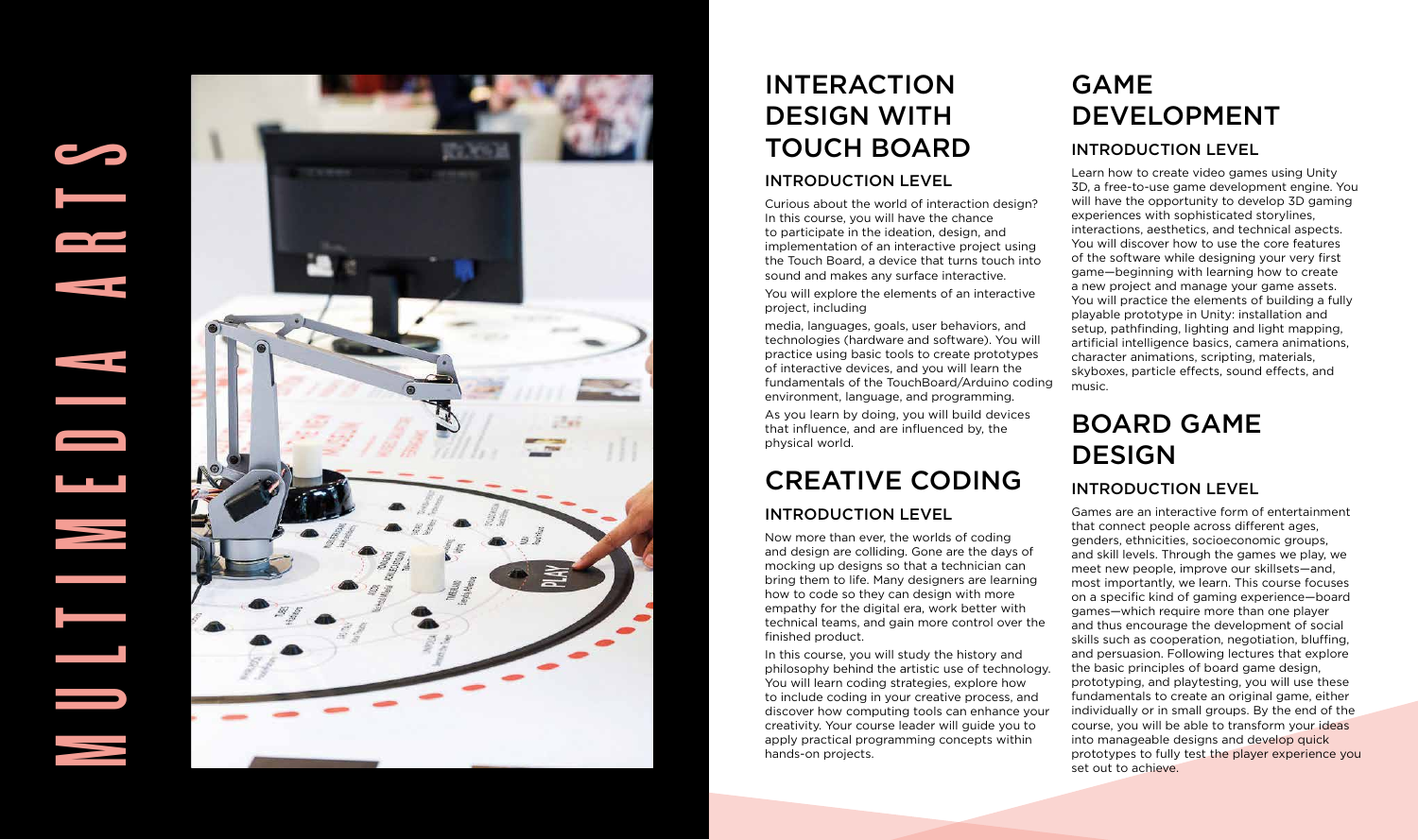# VIRTUAL REALITY AND 360° VIDEO PRODUCTION

#### INTRODUCTION LEVEL

These days, becoming an immersive creator is both a considerable challenge and a fantastic opportunity for filmmakers and media producers. This course explores all the aspects of realizing a 360° video using today's most relevant technologies.

First, you will examine why modern virtual reality is a truly new type of medium distinct from all previous forms. You will gain an in-depth understanding of the 360° camera and discover which tools work best in which scenarios. Next, you will identify stories that are better told through an experience than through other media. Finally, you will get hands-on practice with the complete workflow of a virtual reality project, including

developing the concept, choosing the technology, doing preproduction, and shooting in 360° video—followed by the post-production processes of editing, stitching, finalizing, and publishing your 360° videos.

# YOUTUBE CONTENT CREATION AND CHANNEL MANAGEMENT

#### INTRODUCTION LEVEL

Regardless of your level of experience or what type of camera you use, this short course will give you the knowledge you need to enhance the content of your YouTube channel, or, if you do not already have one, to launch it.

Our faculty will guide you through the process of making effective videos. You will learn how to storyboard, how to shoot a professional-level video using popular camera types, how to record audio, how to light videos with an affordable setup, and how to edit your footage efficiently. You will also explore the YouTube platform and learn how to post videos to your YouTube channel using effective titles, descriptions, and tags that are SEO friendly and will get many views.

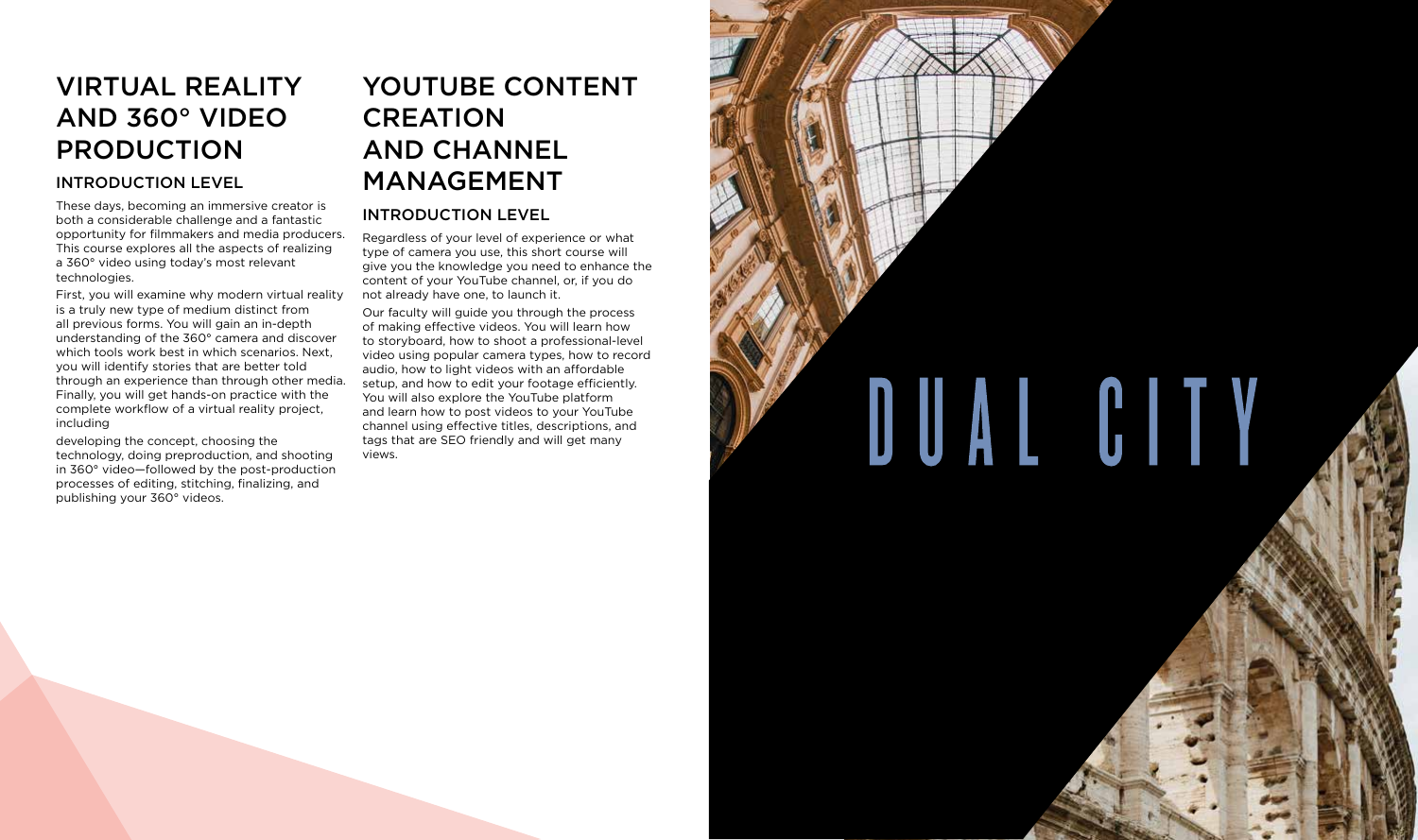

# **TRAVEL** PHOTOGRAPHY: PHOTOGRAPHING ROME

#### EXPERIENCE LEVEL

In this course, you will learn the fundamentals of photography while exploring one of the world's most historic and beautiful cities: Rome.

Through practical exercises, you will experiment with creative composition, camera controls, lighting, and color films.

Faculty will guide you to explore the narrative aspect of travel photography, with a focus on representing places, events, and themes and using storytelling techniques as a tool to communicate your experience and vision.

You will also gain familiarity with a variety of techniques for correcting or improving images through the use of computer software.

# **TRAVEL** PHOTOGRAPHY: PHOTOGRAPHING MILAN

#### EXPERIENCE LEVEL

In this course, you will learn the fundamentals of photography while exploring one of the world's most interesting and cosmopolitan cities: Milan. Through practical exercises, you will experiment with creative composition, camera controls, lighting, and color films.

Faculty will guide you to explore the narrative aspect of travel photography, with a focus on representing places, events, and themes and using storytelling techniques as a tool to communicate your experience and vision.

You will also gain familiarity with a variety of techniques for correcting or improving images through the use of computer software.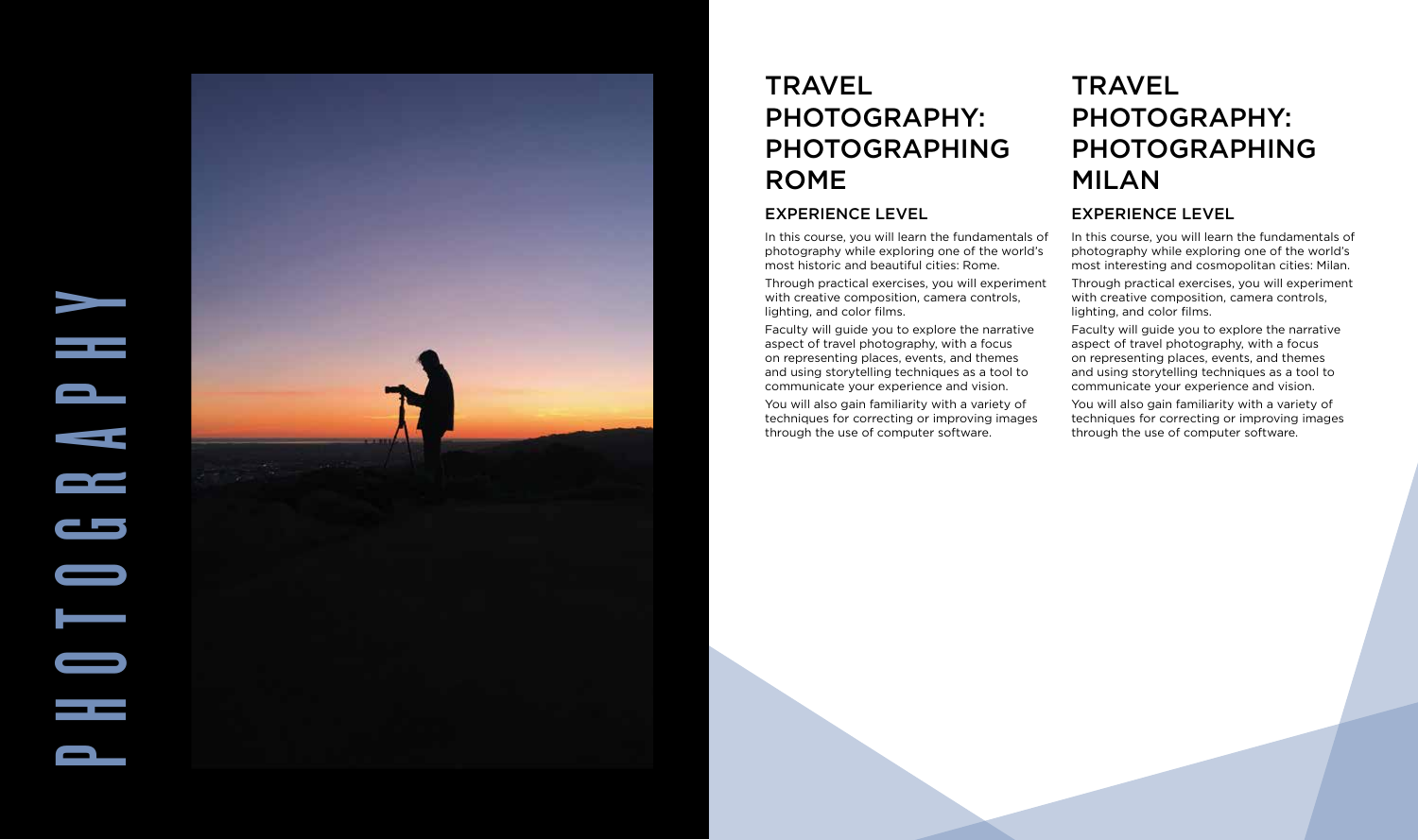# CULTURE AND DESIGN I T A L I A N F A S H I O N  $\overline{\phantom{a}}$



# CULTURAL TOUR OF THE BEST IN FASHION IN ROME

#### EXPERIENCE LEVEL

If you want to deepen your understanding of the world of Italian fashion, this creative experience is for you. This course alternates lectures about the history and principles of fashion design with visits to Rome's hottest fashion spots: fashion ateliers and boutiques, showrooms, exhibitions, flagship and concept stores, and cult-favorite places for cool hunters.

You will get a broad overview of the fashion system, with a focus on what makes Italian fashion unique and what specifically defines the fashion scene in Rome. As you expand your knowledge, curiosity, and passion through this immersive experience, you will channel your learning into creating a visual presentation about Italian brands and their identities, collections, and activities.

# CULTURAL TOUR OF THE BEST IN FASHION IN MILAN

#### EXPERIENCE LEVEL

If you are wondering why Milan is known as the world capital of fashion, join us in this two-week creative journey. This course alternates lectures about the history and principles of fashion design with visits to Milan's hottest fashion spots: fashion ateliers and boutiques, showrooms, exhibitions, flagship and concept stores, and cult-favorite places for cool hunters.

You will get a broad overview of the fashion system, with a focus on what defines Italian fashion and how Milan became such a mecca for fashion designers.

As you expand your knowledge, curiosity, and passion through this immersive experience, you will channel your learning into creating a visual presentation about Italian brands and their identities, collections, and activities.

# ITALIAN FASHION DESIGN: ROME AND MILAN, FROM HAUTE COUTURE TO PRÊT À PORTER (ROME)

#### EXPERIENCE LEVEL

This one-week course in Rome begins with a focus on haute couture, high-end garments that are customized and hand-tailored using expensive and unusual materials. Lectures explore the history and development of haute couture up to its present-day role in the fashion industry.

Through visits to fashion exhibitions, archives, and ateliers, you will come to understand the cultural and artistic context in which the Italian style and fashion system has developed.

You will then conduct a personal research project on traditional and contemporary approaches to fashion design.

Either individually or in groups, you will experiment with developing an haute couture collection through mood boards, illustrations, text, video, or creating a moulage (draping) prototype in fabric (depending on your technical skills.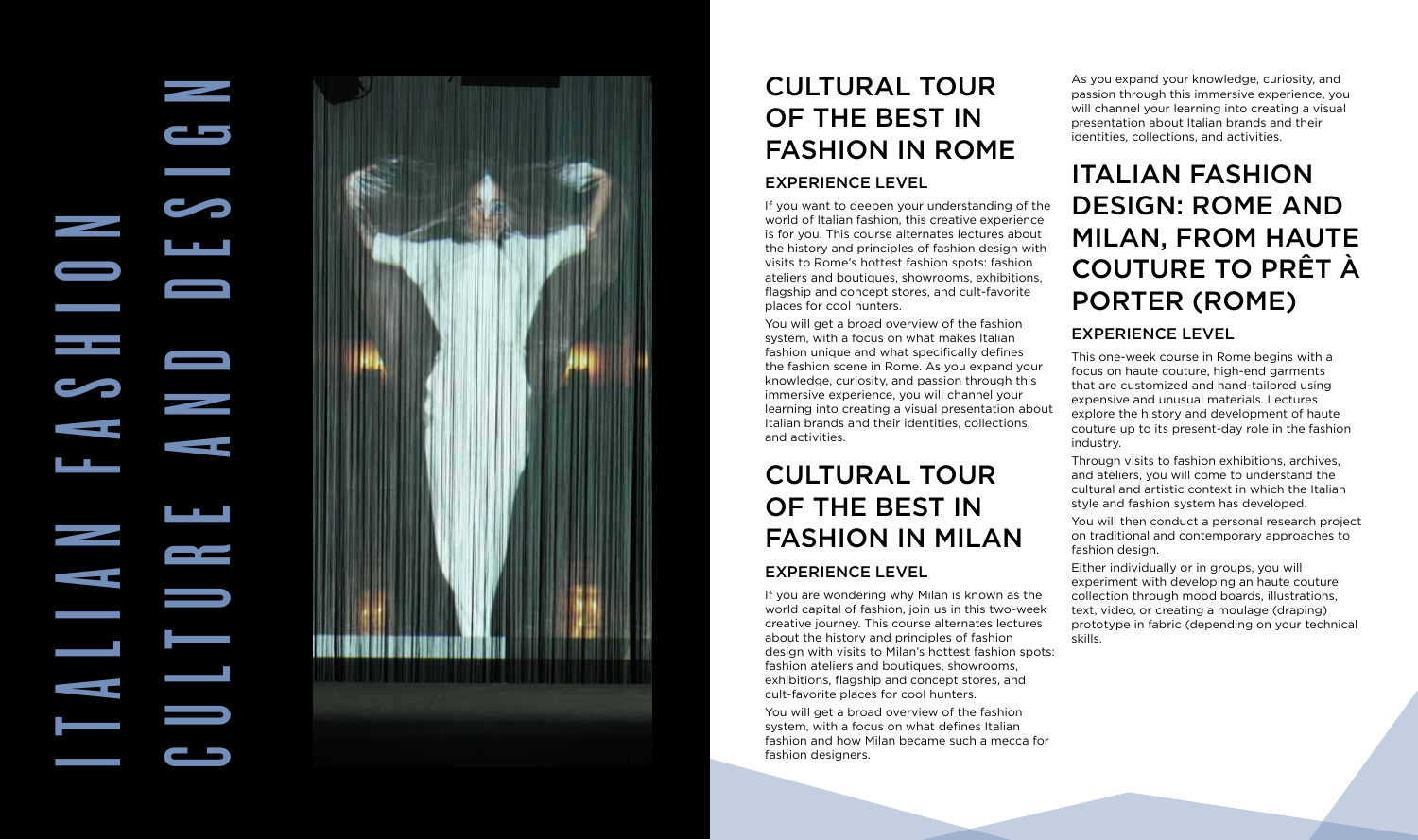# ITALIAN FASHION DESIGN: ROME AND MILAN, FROM HAUTE COUTURE TO PRÊT À PORTER (MILAN)

#### EXPERIENCE LEVEL

This one-week course in Milan offers a social and cultural analysis of the Italian fashion phenomenon, exploring the philosophies, styles, and business structures of some of the most iconic Italian fashion brands.

You will be invited to consider how designers can combine the quality of haute couture with the practical market need to offer prêt-à-porter collections. Through visits to Milanese fashion showrooms and studios, you will come to understand the industrial prêt-à-porter system that is, factory-made clothing sold off the rack in standardized sizes.

Either individually or in groups, you will experiment with designing a prêt-à-porter collection through mood boards, illustrations, text, video, or creating a moulage (draping) prototype in fabric (depending on your technical skills).

# COOL HUNTING FASHION IN ROME

#### EXPERIENCE LEVEL

This course focuses on how new fashion trends emerge and how the city of Rome plays a role in influencing them.

In the classroom, you will get tips on how to be a cool hunter—how to research, observe, and analyze current fashion trends and future directions. Using Rome as your hunting ground, you will practice these techniques and learn

what it takes to translate cultural, artistic, social, and fashion trends into marketable ideas. You will investigate emerging trends through field trips to retail stores and boutiques, fabric shops, exhibitions, and trendy places where stylish people hang out around the city.

Throughout the course, you will work on creating a research journal that illustrates, through text and images, the concepts you are exploring and the cool fashion ideas you found throughout Rome.

# COOL HUNTING FASHION IN MILAN

#### EXPERIENCE LEVEL

This course focuses on how new fashion trends emerge and how the city of Milan plays a role in influencing them.

In the classroom, you will get tips on how to be a cool hunter—how to research, observe, and analyze current fashion trends and future directions. Using Milan as your hunting ground, you will practice these techniques and learn what it takes to translate cultural, artistic, social, and fashion trends into marketable ideas.

You will investigate emerging trends through field trips to retail stores and boutiques, fabric shops, exhibitions, and trendy places where stylish people hang out around the city.

Throughout the course, you will work on creating a research journal that illustrates, through text and images, the concepts you are exploring and the cool fashion ideas you found throughout Milan.

FINE ARTS

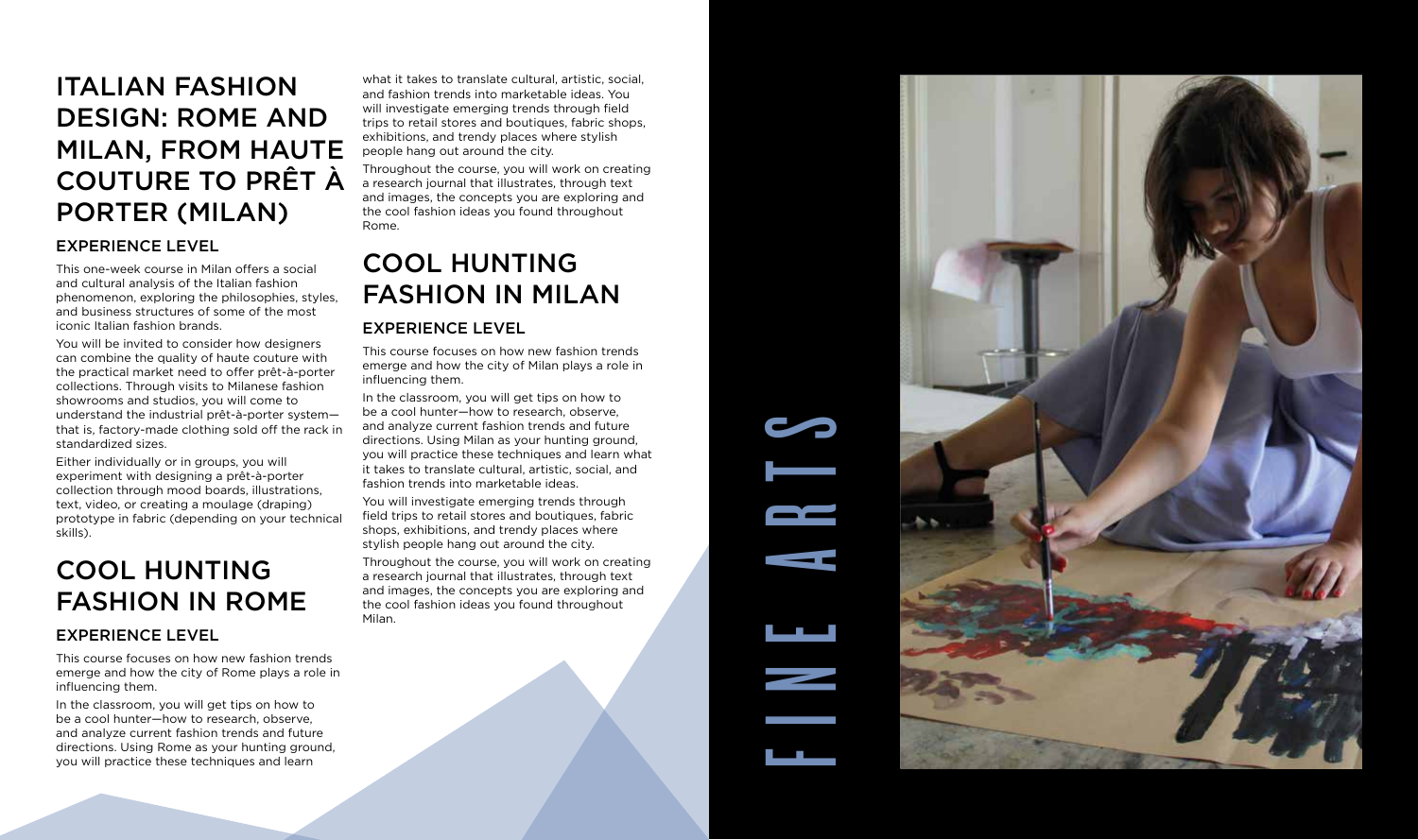#### CLASSICAL ART DISCOVERY IN ROME SKETCHING AROUND ROME

#### EXPERIENCE LEVEL

Discover why Rome is known as the "Eternal City." In this full-immersion journey, you will explore this timeless city while expanding your knowledge of Classical art. The course alternates lectures about Classical sculpture, ceramics, and painting with visits to Rome's most iconic monuments, museums, and exhibitions. As you discover the fascinating history of ancient artists and their religious and cultural inspirations, you will be guided to create a personal project: a booklet presenting your vision of Rome, containing pictures, drawings, articles, and the notes you take during class and in your free time.

# CONTEMPORARY ART DISCOVERY IN MILAN

#### EXPERIENCE LEVEL

Milan is a center not only of fashion and design but also of contemporary art. This course combines lectures about today's most influential artists with an active exploration of Milan's contemporary art scene. We will visit museum collections, private foundations, and international art galleries, including venues like the Boschi di Stefano Collection, Museo del 900, Gallerie d'Italia, Fondazione Prada, and the Pirelli HangarBicocca (located in a former Pirelli factory). As you discover new artists, techniques, themes, and media, you will be guided to present your impressions through a personal project: a booklet expressing your vision of Milan, containing pictures, drawings, articles, and the notes you take during class and in your free time.

#### EXPERIENCE LEVEL

Develop your drawing skills while exploring the ancient and contemporary city of Rome— its monuments, museums, and the everyday places where Romans gather to enjoy life.

As you make quick drawing and painting sketches outside and in different environments, you will practice how to capture tone, color, light, and atmosphere using a variety of drawing and painting techniques and media. This course is suitable for all skill levels.

## SKETCHING AROUND MILAN EXPERIENCE LEVEL

Develop your drawing skills while exploring the ancient and contemporary city of Milan— its monuments, museums, and the everyday places where Milanese people gather to enjoy life.

As you make quick drawing and painting sketches outside and in different environments, you will practice how to capture tone, color, light, and atmosphere using a variety of drawing and painting techniques and media. This course is suitable for all skill levels.

# SESSIONS

#### **MILAN/ROME**

| First session:                                                            | Second session: | Third session:                                              |
|---------------------------------------------------------------------------|-----------------|-------------------------------------------------------------|
| from June $25th$ to July $5th$ 2019   from July $9th$ to July $19th$ 2019 |                 | from July 23 $^{\text{rd}}$ to August 2 $^{\text{nd}}$ 2019 |

#### **DUAL CITY**

#### ROME**:**

from June 17<sup>th</sup> to July 21<sup>st</sup> 2019 from July 1<sup>st</sup> to July 5<sup>th</sup> 2019 from July 15<sup>th</sup> to July 19<sup>th</sup> 2019 MILAN: from June 24<sup>th</sup> to June 28<sup>th</sup> 2019 from July 8<sup>th</sup> to July 12<sup>th</sup> 2019 from July 22<sup>nd</sup> to July 26<sup>th</sup> 2019

# APPLICATION DEADLINES

Applications to NABA Summer Courses 2019 must be sent to: NABA SUMMER COURSES OFFICE via email at summer@naba.it and must be sent within and not later than three weeks prior to the course session beginning.

# HOW TO APPLY

You can choose among

- ONLINE APPLICATION: visit the website www.naba.it and follow the steps to book and pay online
- •STANDARD APPLICATION: download the application form from the website www.naba.it, fill it out and send it to summer@naba.it
- You will be contacted by email to finalize your booking.

# ADMISSION REQUIREMENTS

- •All classes are held in English, so a fluent understanding of the English language is required.
- •Please read carefully the course description before applying to a course as NABA will not take any responsibility for the students' choice of a course level that is not suitable to their background and skills.
- •NABA can accept bookings from students from 18 years of age. In case of applicants who are 16 but show a strong motivation to NABA Introduction level or Experience level courses, NABA will take their applications into account on conditionthat a written declaration of responsability is sent by their parents or legal guardians.
- •We strongly suggest students to bring their personal equipment, as indicated prior to the course beginning.